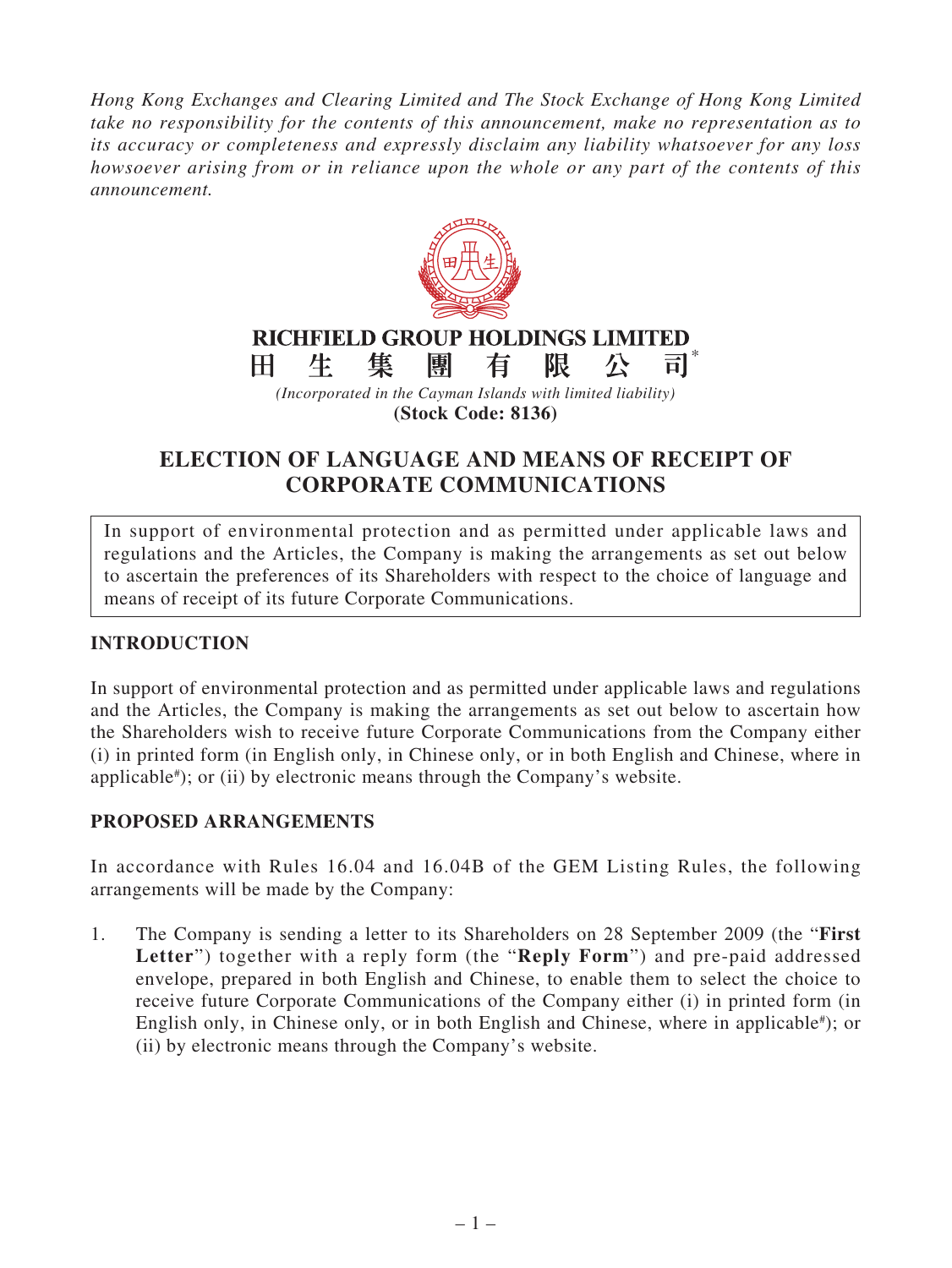If the Company does not receive the completed and signed Reply Form from the Shareholder by 27 October 2009 and until the Shareholder informs the Company at any time by reasonable notice in writing, the Shareholder is deemed to have consented to the Company supplying all future Corporate Communications by making them available on the Company's website only.

- 2. With respect to Shareholders who choose to receive the Corporate Communications in printed form, the Company will send the selected language version(s), where in applicable# , of the Corporate Communications to those Shareholders who have made a selection unless and until they notify the Hong Kong Branch Share Registrar in writing that they wish to receive any Corporate Communications in the other (or both) language(s), where in applicable<sup>#</sup>, or by electronic means through the Company's website.
- 3. With respect to Shareholders who choose or are deemed to have chosen to receive Corporate Communications by electronic means through the Company's website, the Company will notify such Shareholders by e-mail, according to the e-mail addresses given in the Reply Form, as and when the Corporate Communications are published on the Company's website. If no e-mail address is given by the Shareholders, the Company will send to such Shareholders a printed notification of the publication of the Corporate Communications on the Company's website by post to such Shareholders at their address as appearing in the Company's register of members maintained by the Hong Kong Branch Share Registrar.
- 4. When each of the printed Corporate Communications is sent out by the Company, a letter (the "**Second Letter**") together with a request form (the "**Request Form**") and pre-paid addressed envelope, prepared in both English and Chinese, will be attached to or printed in a prominent place in the relevant Corporate Communications, stating that the Corporate Communications prepared in the other language will be available upon request, and the Shareholders may at any time change their choice of means of receipt and/or language of the Corporate Communications, by reasonable notice to the Hong Kong Branch Share Registrar by completing the Request Form and returning it to the Hong Kong Branch Share Registrar.
- 5. All future Corporate Communications in both English and Chinese languages, and in accessible format, will be available on the Company's website at ir.sinodelta.com.hk/richfieldgp/ and an electronic copy of all such Corporate Communications will be filed with the Stock Exchange on the same day they are despatched to Shareholders, or on such other day as required by the Stock Exchange or pursuant to the GEM Listing Rules.
- 6. The Company is providing a dial-up hotline service (Tel: (852) 29801333) during business hours from 9:00 a.m. to 5:30 p.m. from Monday to Friday, excluding Hong Kong public holidays, to enable Shareholders to make queries of the Company's proposed arrangements set out above.
- 7. The First Letter and the Second Letter will mention that both languages of each of the Corporate Communications will be available on the Company's website and that the dial-up enquiry service has been provided.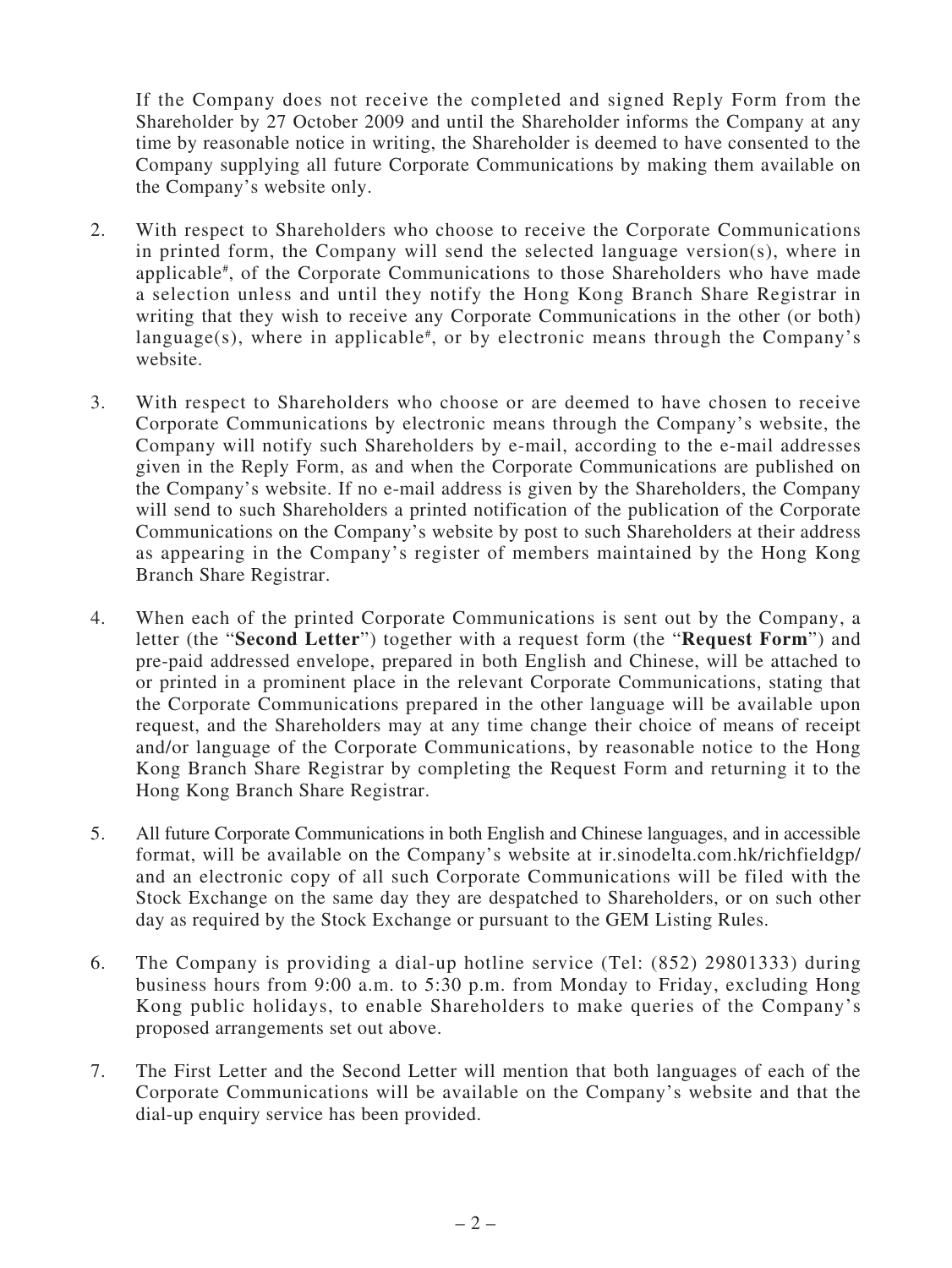## **DEFINITIONS**

In this announcement, the following expressions have the meanings set out below unless the context requires otherwise:

| "Articles"                            | the articles of association of the Company                                                                                                                       |
|---------------------------------------|------------------------------------------------------------------------------------------------------------------------------------------------------------------|
| "Company"                             | Richfield Group Holdings Limited, a company incorporated<br>in the Cayman Islands with limited liability and the issued<br>shares of which are listed on the GEM |
| "Corporate Communications"            | any document(s) issued or to be issued by the Company for<br>the information or action of Shareholders as defined in Rule<br>1.01 of the GEM Listing Rules       |
| "GEM"                                 | the Growth Enterprise Market of the Stock Exchange                                                                                                               |
| "GEM Listing Rules"                   | the Rules Governing the Listing of Securities on the GEM                                                                                                         |
| "Hong Kong"                           | the Hong Kong Special Administrative Region of the<br>People's Republic of China                                                                                 |
| "Hong Kong Branch<br>Share Registrar" | Tricor Tengis Limited of 26th Floor, Tesbury Centre, 28<br>Queen's Road East, Wanchai, Hong Kong                                                                 |
| "Shareholder(s)"                      | holder(s) of ordinary share(s) of $HK$0.10$ each in the share<br>capital of the Company                                                                          |
| "Stock Exchange"                      | The Stock Exchange of Hong Kong Limited                                                                                                                          |
|                                       | By order of the Board<br><b>Richfield Group Holdings Limited</b><br>$\mathbf{X} \mathbf{X}^T$ and $\mathbf{X} \mathbf{X}^T$                                      |

**Pong Wai San, Wilson** *Executive Director*

Hong Kong, 28 September 2009

*At the date of this announcement, the Company's executive director is Mr. Pong Wai San, Wilson, the Company's non-executive director is Mr. Li Chi Chung and the Company's independent non-executive directors are Mr. Koo Fook Sun, Louis, Mr. Lai Hin Wing, Henry and Mr. Lung Hung Cheuk respectively.*